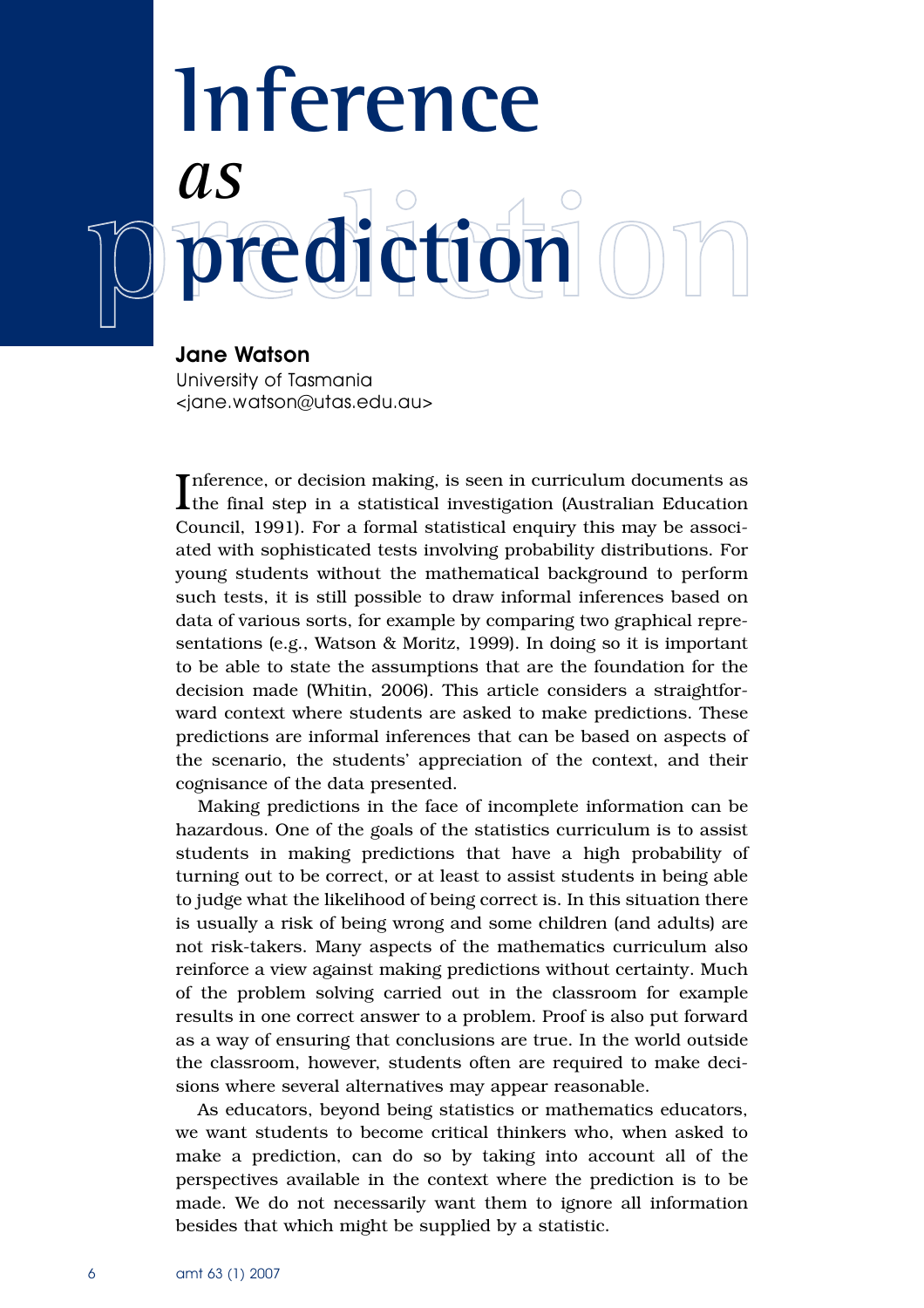In order to assist in understanding the development that takes place during the years of schooling in students' willingness to make inferences, a small study is presented where 30 students in grades 3, 5, 7 and 9 were asked to make a prediction. Three years later, 22 of them were asked to make the same prediction. The range of



Figure 1. Cards used by students to create a pictograph.

responses across ages and over time shed light on what teachers can expect in their classrooms. In this case there is also an indication that the school, a private girls' school in an Australian capital city, may have adapted its curriculum in the intervening years. The author was not involved with the school except in relation to the research carried out.

The context of the prediction question was an interview that was part of research into students' understanding of concepts in the chance and data curriculum (Watson & Moritz, 2001). Students were presented with a task to create a pictograph representing the number of books each member of a small group of children had read. To do so, they had small cards that were drawings of named children and single books, as shown in Figure 1. All students could count the books accurately and create a representation, although the form of the presentation varied. Figure 2 shows typical representations as created by the

students; not all students worked with exactly the same pictograph. There was an indication in the information presented to the students through the protocol that in total the girls had read more books than the boys (for 2 girls and 2 boys, the totals were 10 and 4 respectively; for 3 girls and 4 boys the totals were 14 and 9 respectively). After the representation phase of the interview was completed, students were introduced to a new student, named Helen, who had come to the class, and asked to predict how many books Helen might have read.

Following this another new student, Paul, was introduced and the same question asked. About half of the time Helen was introduced first and half of the time, Paul. Stop now and think how you would respond to this question.

Based on the responses, 30 at the beginning and 22 at the end of the three-year period, nine different elements, or components were observed in the responses. Due to the nature of the question, responses could not be judged as "correct" or "incorrect"; there was no right answer. Some elements of responses, however, could be judged as more statistically appropriate than others. The most sophisticated responses might, for example, include



Figure 2. Two typical representations created by students.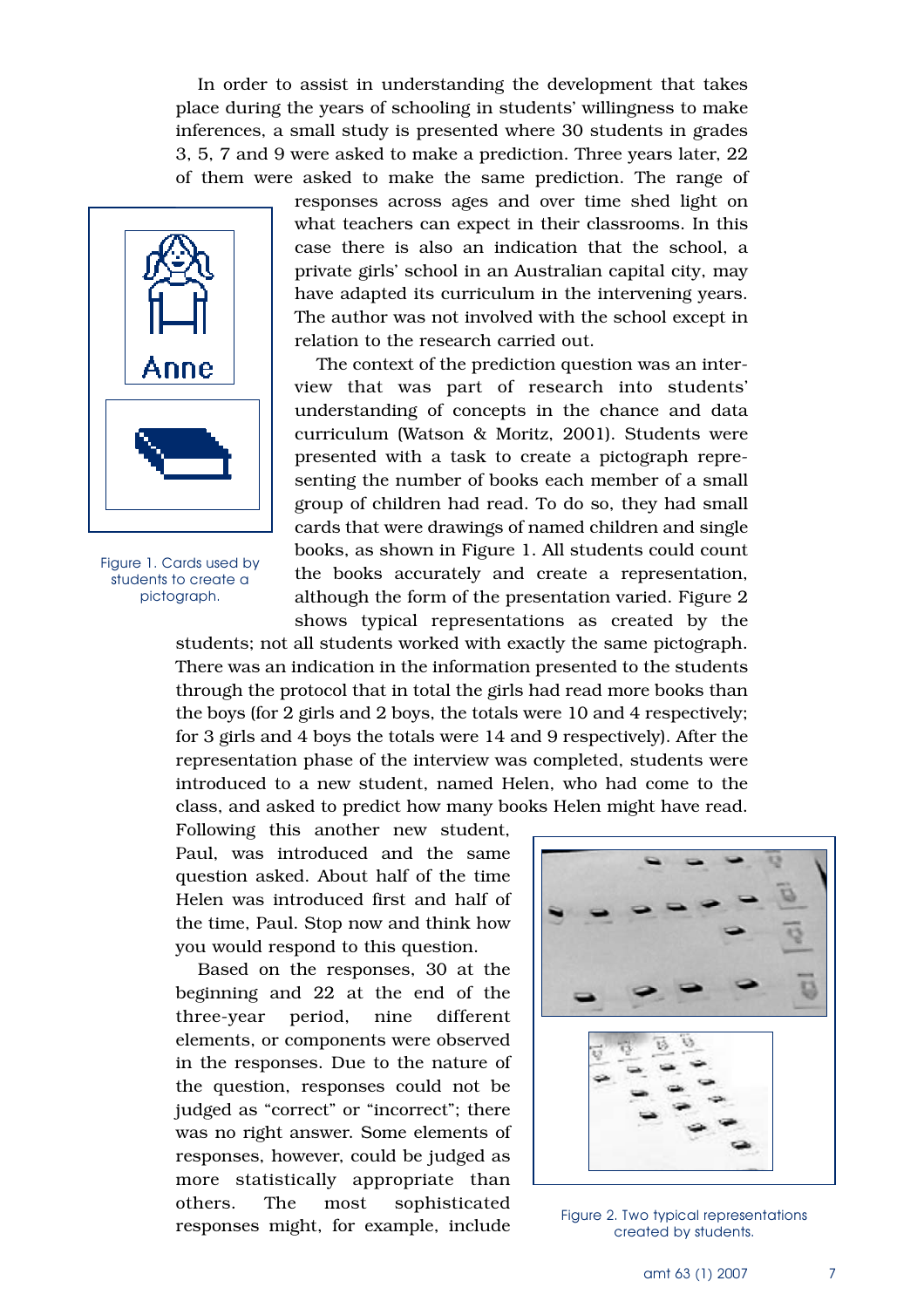several types of components, even contrasting statistical and nonstatistical elements.

Examples of each of the elements of responses are presented with the grade level indicated. Grades 6, 8, 10, and 12 responses are from the second interviews. Here all of the responses are from different students. In places the interviewer's questions have been shortened to save space.

Four elements of responses were non-statistical in nature. These usually occurred in isolation. First was the refusal to make any prediction, most often without a reason.

S1: [How many did Paul read?] I couldn't tell because I haven't been given the information. [Grade 5]

In the second case some students made guesses with no justification.

S2: [Paul?] About 3. [What makes you say that?] Nothing much. [Just a guess?] Yes. [Grade 5]

Other responses used of a third element of made-up stories.

S3: [What about if Paul came along. Can you tell how many books Paul might have read?] Umm [pause] Maybe 2. [Why do you say 2?] Because he might not like reading so he might think that reading is a bit boring so that is why he would have read about 2 books. [What do you think about Helen, do you think she would have read a few?] She could have read about 3 because she might like reading, but then she wanted to get this really good series that her friends might have said are really good, but she thought it might have been 10 or 12 books, but then she realised there was only 3 so she just got that set. [Grade 3]

Finally a few students used a fourth strategy of selecting values based on a pattern or a gap in their data displays.

S4: [Paul?] He could have read 2 or 5. [What makes you say that?] Because we are missing numbers all the way along. [Grade 9]

Five elements of responses were statistical in nature. One element was 'reference to the range of values in the representation,' often used in conjunction with other statistical ideas. The following response is an isolated reference to the range.

S5: [Paul?] Between, maybe 1 and 6. [What makes you say that?] Because 1 is the … [least], or 0, and 6, because he could have read no books or he could have read 6 books, because that is sort of the highest. [Grade 9]

A second element focusing on the mode, referred to as 'most,' was infrequently observed.

S6: [Helen?] I'd say 5 … because two people read that amount. [Paul?] Five books again. [Because it is the most?] Yes. [Grade 6]

Two elements of responses were associated with centres. Some of the descriptions were based on the 'intuitive idea of middle.' These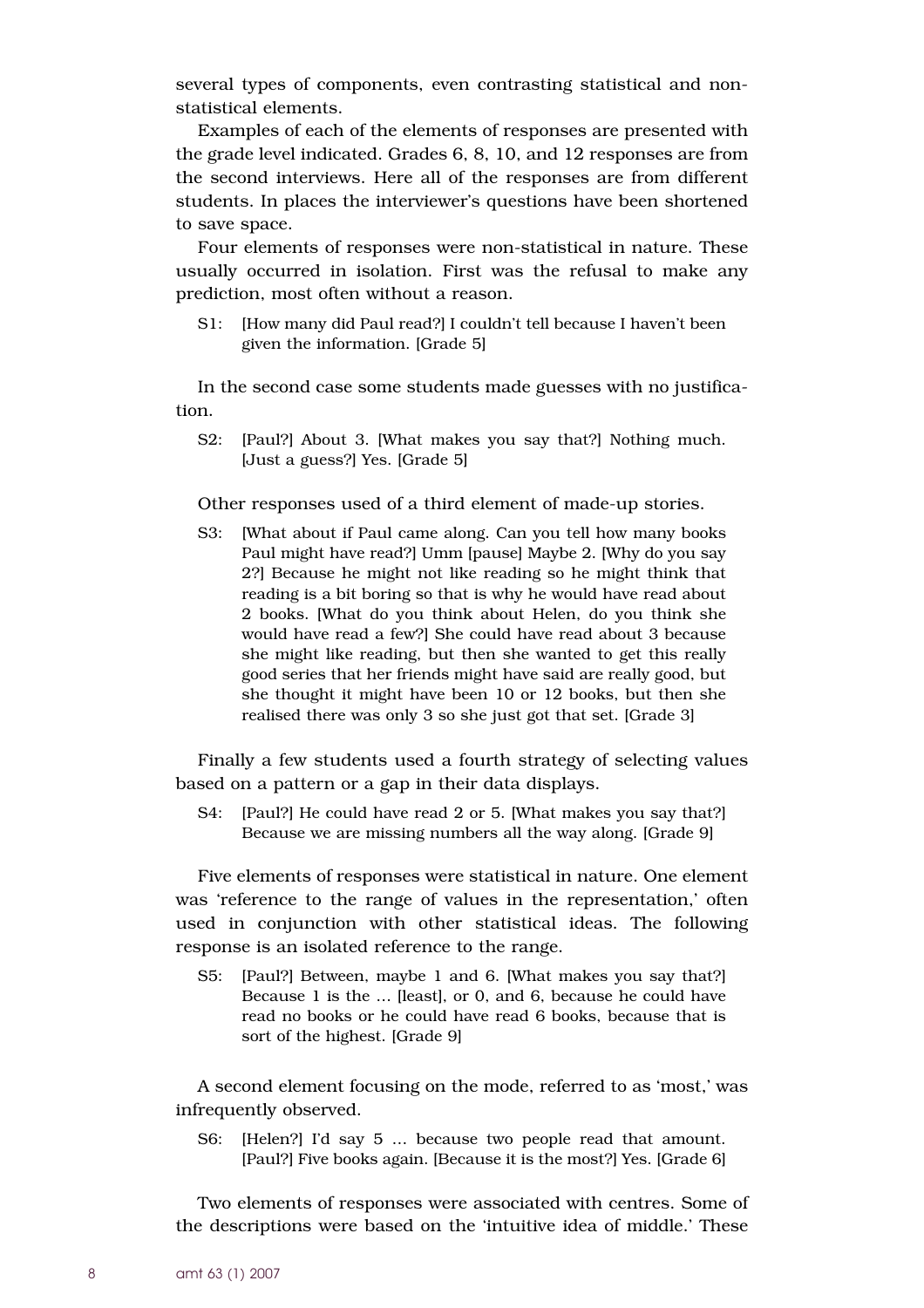general references to middle were more likely to be associated with other statistical descriptions, as shown in the next two extracts, than references based on the mean.

- S7: [Helen?] About 5. [What makes you say that?] Well the girls seem to enjoy reading the most and basically nearly everybody's read around 5 or 4 except a few people so that indicates that she might like reading as much as they would. [Paul?] Probably about 3 or 4 because all the boys except Andrew don't seem to like reading as much, and so yeah. [How do you decide 3 or 4 particularly?] … Because Ian only read 1, Danny 2 and Terry 4, with the exception of Andrew who read 6 so most of the boys, the majority read less than the girls and Andrew. [Grade 8]
- S8: [Helen?] I say about 5 because it seems to be around the middle of how many books people have borrowed because the smallest is about 1 or 2 and the biggest is about 6 or 7, so it would be about 4 or 5 I'd say. [Paul?] I say he read 3 books because well just from seeing the boys, assume to, like that's the average of how many the boys borrowed. [So you think it might be different for the boys because they seem to have read less?] Mmm. [OK, and how did you determine that it was three?] Um, well I sort of had a look at Andrew and Terry and Danny and Ian and just took a guess of about how many there would be, like how many books Paul had read. [Grade 10]

The other element related to centres was specifically related to the 'mean,' with little interest shown in other features.

S9: [Helen?] Um, about five or something. [OK, what makes you say that ... five?] Um, maybe a bit less, actually four or something. Because whatever ... you add them up and do the average or something like that … add them together equals 30 and divide them by 7 … [student uses calculator] Um, 4 point whatever. [Paul?] It would be different, you'd have to add four on so it would be 34 and then divide by 8. [Grade 8]

The fifth statistical element was contained in responses that 'distinguished between the boys and girls.' No student talked about the difference between boys and girls without also mentioning an idea associated with middle. Examples are the responses S7 and S8. A few students included some contextual assumptions alongside their statistically-based predictions.

S10: [Paul?] Well it depends, if he's around the kind of reader that they are and that if he has around the same reading average then we'd add all of these books up and divide them by 4 to find the average. And that would be about how many. [OK, shall we do that?] [counts aloud] 6, 9, 10, 14 divided by 4 is 3.5 [OK so you'd expect him to have read about that many?] Yes, 3 and a half books. [Helen?] Um well if she came along at the same time then no; but if she came along after Paul then it might make a difference. [Right.] Because, um … Oh no, probably wouldn't because he's just got an average of it and then it would just be divided by the same numbers and so it would still be 3 and a half for Helen. [Grade 7]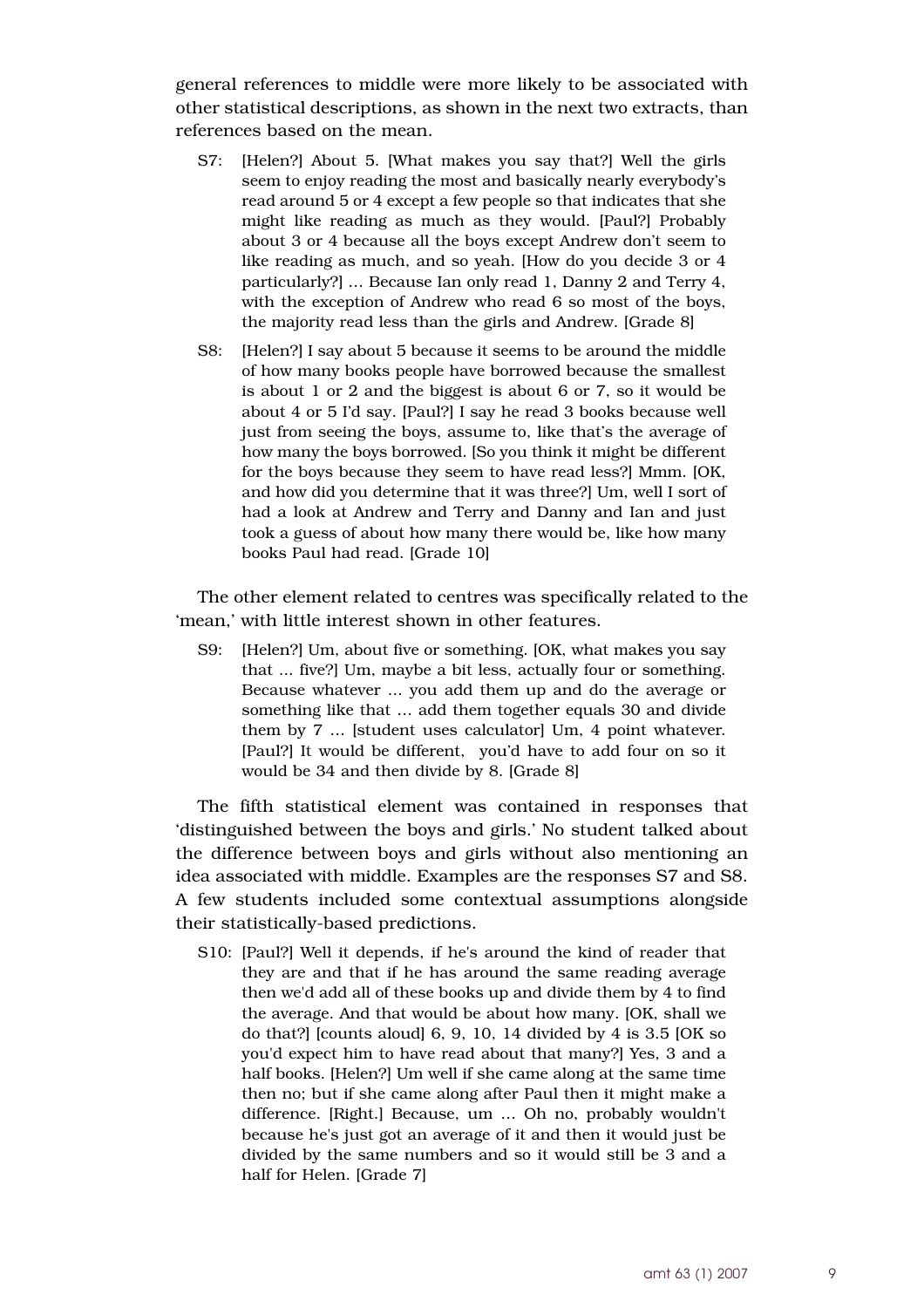In the initial interviews, 25 out of 30 responses were non-statistical in nature, including all of the Grade 3 and Grade 5 responses. Two Grade 7 and 3 Grade 9 responses were statistical in nature. Three years later, 19 out of 22 responses were statistical in nature. The three non-statistical responses were from students now in Grade 6.

It would seem unlikely that the improvement was only due to maturation. The percentages of statistical responses ordered by grade, not year collected, are shown in Table 1. The percentages of Grade 7 and 9 statistical responses in Year 1 are lower than the Grade 6 and 8 percentages in Year 4, even though the students were on average at least a year older at the time of the interviews. It would appear that in the intervening three years between interviews the school focussed on statistical reasoning across the upper primary and middle school years.

Grade 3 (Year 1) Grade 5 Grade 6 (Year 1) (Year 4) Grade 7 (Year 1) Grade 8 Grade 9 Grade 10 Grade 12 (Year 4) (Year 1) (Year 4) (Year 4) 0% 0% 40% 25% 100% 37% 100% 100%

Table 1. Percentage of statistical responses ordered by grade.

A pictograph representing books read is a relatively simple context within which to ask students to make predictions. It could be used in a classroom to encourage discussion about the criteria to be used in estimation. From a teaching standpoint, how can these responses be used in the classroom to create a culture of including as many components as possible in reaching a sound prediction? Obviously it is important to acknowledge that "Paul and Helen are not here to tell us how many books they read," so "we cannot be certain of our prediction." That fact, however, should not stop the class from making the best prediction possible based on all of the information available. It is interesting that some of the interviewed students who knew how to calculate the mean apparently did not see the need to consider any of the other information available, for example, gender. Others who were less precise about "middles" took into account other facets of the data and context. This is encouraging and should be applauded. Another interesting point to discuss would be S10's prediction that Paul and Helen could have read 3 \_ books. The class could discuss the meaning of this in the context. In some contexts 3 \_ might have little meaning but here it is possible to suggest reading half a book. What does the class think of this prediction? Also of interest is S10's presentation of some assumptions about Paul. Other students would likely be able to suggest their own assumptions that could influence the prediction. A class discussion should incorporate as many of these suggestions as possible and it is likely that different classes will arrive at different "best" predictions. Students could be asked to write individual summaries after a class discussion to express their final prefer